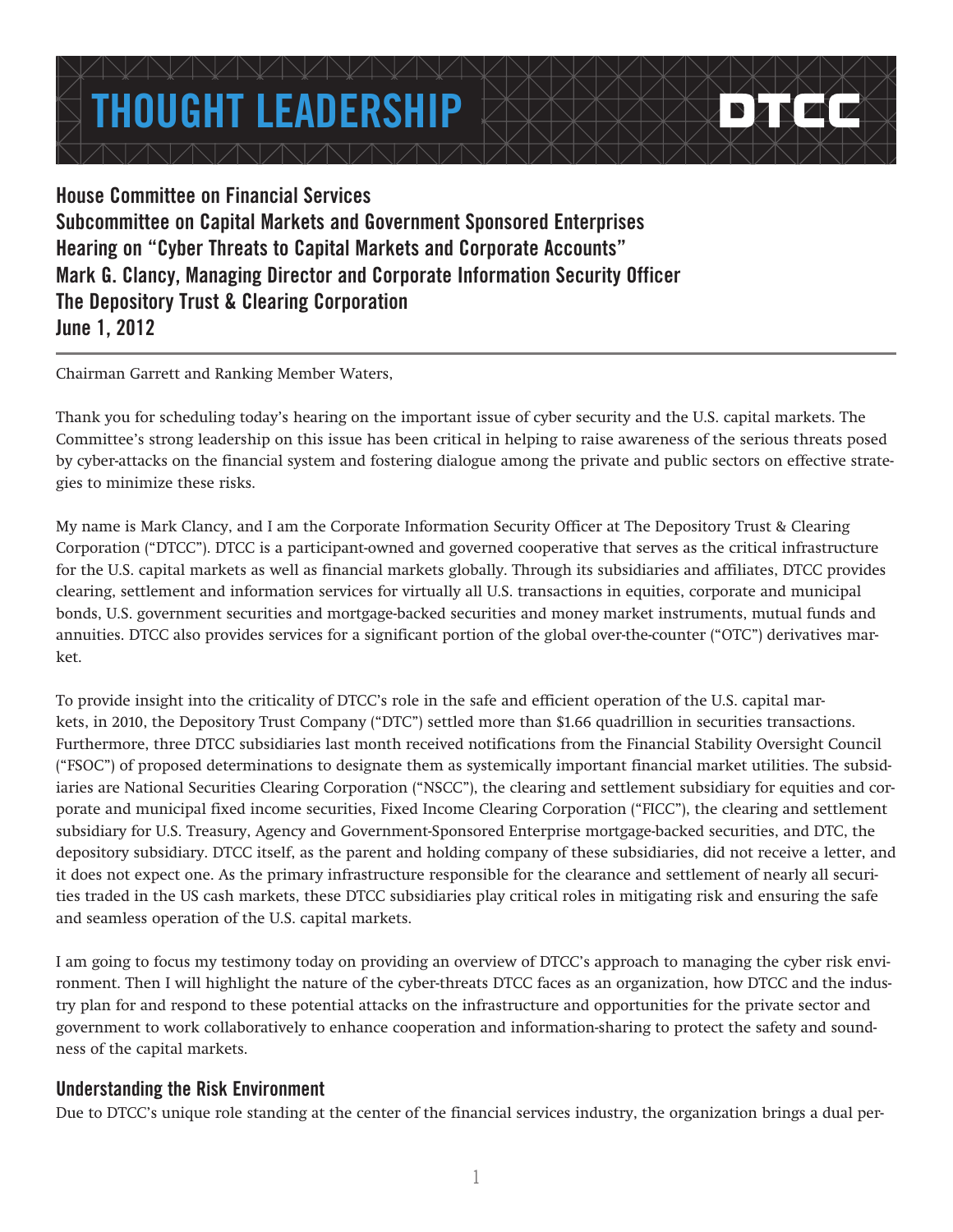spective to its view of the risk environment. First, DTCC must examine and plan for cyber-attacks that could impact its ability to perform clearance and settlement and other critical post-trade processes that underpin the global financial marketplace. While these operational risks have long defined the risk landscape for DTCC, in recent years the organization has expanded its focal point to also include liquidity and market risks related to cyber-threats. Second, because of the interconnectedness of the financial system, DTCC must also take into account the broader systemic risks that could result from a cyber-attack on its systems.

To understand the nature and extent of the threats faced by DTCC, the organization regularly conducts enterprise-wide risk assessments, including a thorough analysis of business functions and the facilities, systems, applications, business processes and people that perform them. Next vulnerabilities that might exist within those assets and the controls in place to mitigate them are examined. Finally, the threats that exist to those assets are analyzed. The combinations of those factors determine the level of residual risk in the organization – that is, the risk that remains despite efforts at mitigating it.

Armed with this data, DTCC assesses whether the residual risk is above, below or consistent with the level of risk that DTCC considers acceptable (known as risk tolerance). This data informs the organization's business planning and helps guide decision-making on the need for additional investments to further reduce risk or a readjustment of risk tolerance. As these questions are considered, DTCC must also weigh the cost of achieving a tighter risk tolerance against the risk of not acting at all.

Risk assessment is a dynamic process, but certain aspects of it are more dynamic than others – and the area that is most volatile are changes in threats and vulnerabilities. On a practical level, virtually no organization has the capability to reduce threats on a daily basis. Rather, organizations must focus their efforts on mitigation of vulnerabilities and/ or strengthening of controls. Vulnerabilities take many forms, and while some can be addressed relatively quickly and easily, others require complex and lengthy solutions. DTCC has numerous systems and processes in place to identify new vulnerabilities that could threaten the infrastructure, but the reality is that the organization does not control the timing of their discovery. Indeed, the only variable DTCC, or for that matter, any corporation, fundamentally controls is the tempo at which those vulnerabilities are mitigated. Through continuous analysis and review, DTCC makes decisions on investment levels in response to this rapidly-changing risk environment.

#### **The Systemic Impact of Cyber Attacks on DTCC**

The global financial system is an enormous, interconnected "system of systems." In other words, while individual institutions operate different parts of the critical infrastructure, the financial system itself is a product of the interactions of all these discrete actions. Because DTCC is connected to thousands of different market participants spanning the entire financial services industry globally, the organization must look beyond how a cyber-attack could harm its own operations to the systemic impact on its members and the broader financial community.

As mentioned earlier, DTCC serves as the critical infrastructure for global financial markets and, in this capacity, DTCC acts as an integration point that connects a wide range of industry participants. If DTCC is unable to complete clearance and settlement due to systems disruptions or outages, buyers and sellers of securities would not know if their trades had completed and, therefore, what securities they own or how much capital they have.

DTCC's financial risk and operational assessments must take into account these essential functions and determine how non-performance would impact the markets it serves as well as the firms that utilize its products and services, the investing public and the U.S. economy. In other words, if a cyber-attack directed at DTCC rendered its systems non-operational, what would that do to the overall functioning of the financial system? If the financial markets could not operate, how would that affect liquidity and access to capital? This systemic view of cyber risk has driven DTCC to broaden its perspective to include consideration of ways to mitigate low frequency but potentially high-impact scenarios that a monoplane risk assessment would have ignored.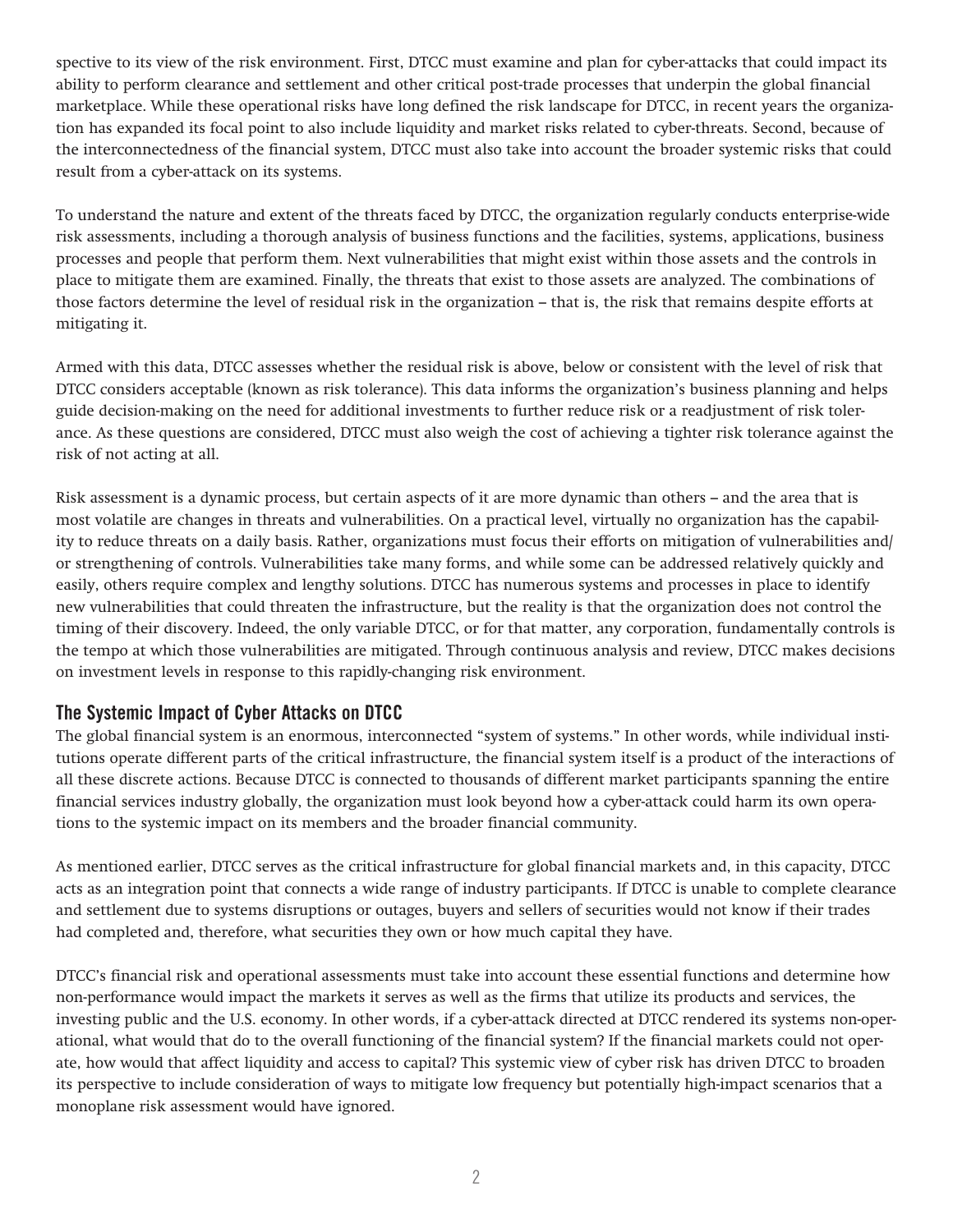# **Threat Actors: Criminals, Hackivists, Espionage and War (CHEW)**

It is easy to overgeneralize the threat actors who engage in cyber-crimes as identity thieves who infiltrate computer systems to steal personal data or cyber terrorists who want to declare "war" on a particular nation or the world by disrupting the efficient operation of the financial system. Richard Clarke, the counter-terrorism expert who worked as an adviser to Presidents George W. Bush and Bill Clinton, developed a simple way to classify the different "threat actors" into four distinct categories – Crime, Hacktivism, Espionage and War (CHEW). In some cases, I have modified Clarke's definitions to reflect my own views on and experiences with these subjects.

# **Crime**

The motivation of this group is financial gain and, according to the U.S. Treasury, they have been successful. A study by the agency found that cyber-crime accounts for more revenue than international cartel drug income, running into the hundreds of billions of dollars annually. The threat intensity of this group varies based on two factors: the capabilities of the actors and the vulnerabilities of the targets. While organizations are continually assessing and addressing potential weak links in their systems, criminals are just as quickly acquiring new technical skills and capabilities through a sophisticated cyber black market.

# **Hacktivism**

The term hacktivism is applied to groups or individuals who use computer intrusion or "hacking" techniques to promote and publicize an often radical political point of view. The most prominent example of hacktivism is the group Anonymous, which supports efforts of the website WikiLeaks to publish private, confidential information of governments and corporations to expose what it believes are injustices or other perceived wrongs. When members of the U.S. financial sector stopped accepting payment transactions for merchant accounts from WikiLeaks, Anonymous lashed out by initiating denial of service attacks (attacks designed to make a system or network unavailable for use) against a number of those financial firms, including MasterCard, Visa and PayPal. This group, like virtually all hacktivists, is not motivated by financial gain – it wants to make a high-profile political statement. The capabilities hacktivists vary greatly, although it is common to find a few highly-skilled individuals operating in loose confederation with lesser-skilled but highly-motivated actors. The attacks from hacktivists are more difficult to predict because their target selection is often done by consensus online and sometimes in real time.

# **Espionage**

The term cyber espionage was coined to reflect the "spy vs. spy" activity that has occurred between nations for millennia. However, cyber espionage has expanded in recent years beyond attempts to steal national secrets to now include cyber theft of proprietary information from corporations in an effort to gain an economic and competitive advantage over the commercial interests of that country.

The U.S. Office of the National Counterintelligence Executive released a report to Congress in 2011 highlighting the nature of the problem.

"In 2010, the FBI prosecuted more Chinese espionage cases than at any time in our nation's history. Although cyber intrusions linked to China have received considerable media attention, some of the most damaging transfers of U.S. technologies to foreign entities have been conducted by insiders. For example, a DuPont chemist in October 2010 pled guilty to stealing research from the company on organic light-emitting diodes, which the chemist intended to commercialize in China with financial help from the Chinese Government.

Similarly, the unmasking of the network of 10 Russian "illegals" implanted on American soil indicated that these spies had been tasked to collect on economic as well as political and military issues.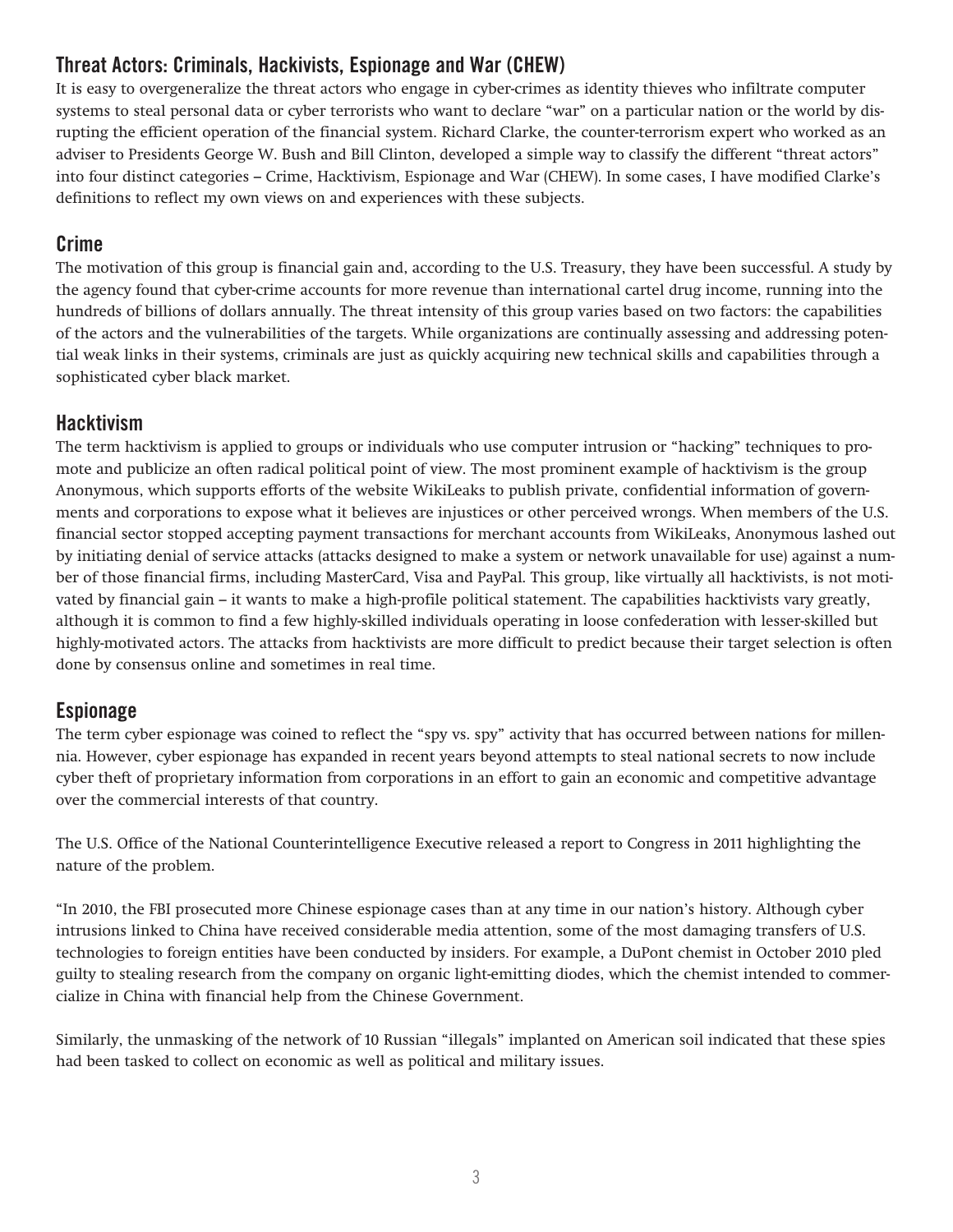China and Russia are not the only perpetrators of espionage against sensitive US economic information and technology. Some US allies abuse the access they have been granted to try to clandestinely collect critical information that they can use for their own economic or political advantage."

# **War**

This is the cyber age equivalent of Carl von Clausewitz's 19th century definition that "war is the continuation of politics by other means." In this regard, war generally refers to the launch of a cyber-missile or some other cyber weapon of mass destruction to devastate the capabilities of a government or corporation by causing a physical system to fail or to gain control over that system. Today, as many as 30 countries have cyber war units to protect and defend against such an attack, according to Secretary of Defense Leon Panetta, who also oversees a cyber-command center comprised of Army, Navy, and Air Force personnel.

There is another aspect of war thinking that attempts to undermine the integrity of and reduce confidence in the capabilities of a particular technology system(s) to the point that it is rendered too unreliable or error prone to be used for mission critical functions. An example would be cyber criminals tampering with the system(s) of an electronic exchange to the extent that investors lacked confidence in its ability to provide accurate prices or efficient matching of buyers and sellers.

# **Cyber Threats to the Capital Markets**

The universe of threat actors, regardless of which category they fall into, pose a significant and growing number of dangers to the U.S. capital markets, ranging from the theft of confidential data to preventing the critical infrastructure from performing key market functions to damaging the integrity of market data and information. Let's look at each of those in more detail.

# **Loss of Confidentiality of Data**

The loss of confidentiality of personally-identifiable information, whether the result of neglect by employees of a firm or by malicious acts of external individuals, has the potential to put the investing public in harm's way for fraud and identity theft. If the frequency of these cyber-crimes occurs are regular, it could erode investor confidence in the capital markets.

The theft of a customer's access credentials when stolen via malicious software installed on the individual's computer is particularly dangerous because that customer faces the potential loss of his or her funds. When this type of theft occurs on a grander scale involving thousands, tens of thousands or even millions of individual account holders, cyber criminals have the power to engage in market manipulation via "pump & dump" scams. In this example, the thieves can run up the price of a thinly-traded security they own by creating buy and sell orders in the accounts they have taken over. Their goal is to move the market in that stock by biding against themselves and anyone else they can lure into the scam.

More sophisticated criminal groups sometimes target high-value victims, including institutional clients and prime brokerage accounts, which tend to hold larger balances and normally transact with international locations, for the same purposes. The international nature of these crimes makes detection difficult.

Finally, DTCC has seen in recent years attacks using highly sophisticated social engineering techniques that target corporate deal-making information, particularly in the commodities and mergers and acquisition spaces. While this information cannot be easily converted into cash, the crimes are indicative of economic espionage and attempts to give foreign corporation or nations an advantage in competitive negotiations, such as those related to winning bids for natural resources or beating the offering price for an acquisition of a company.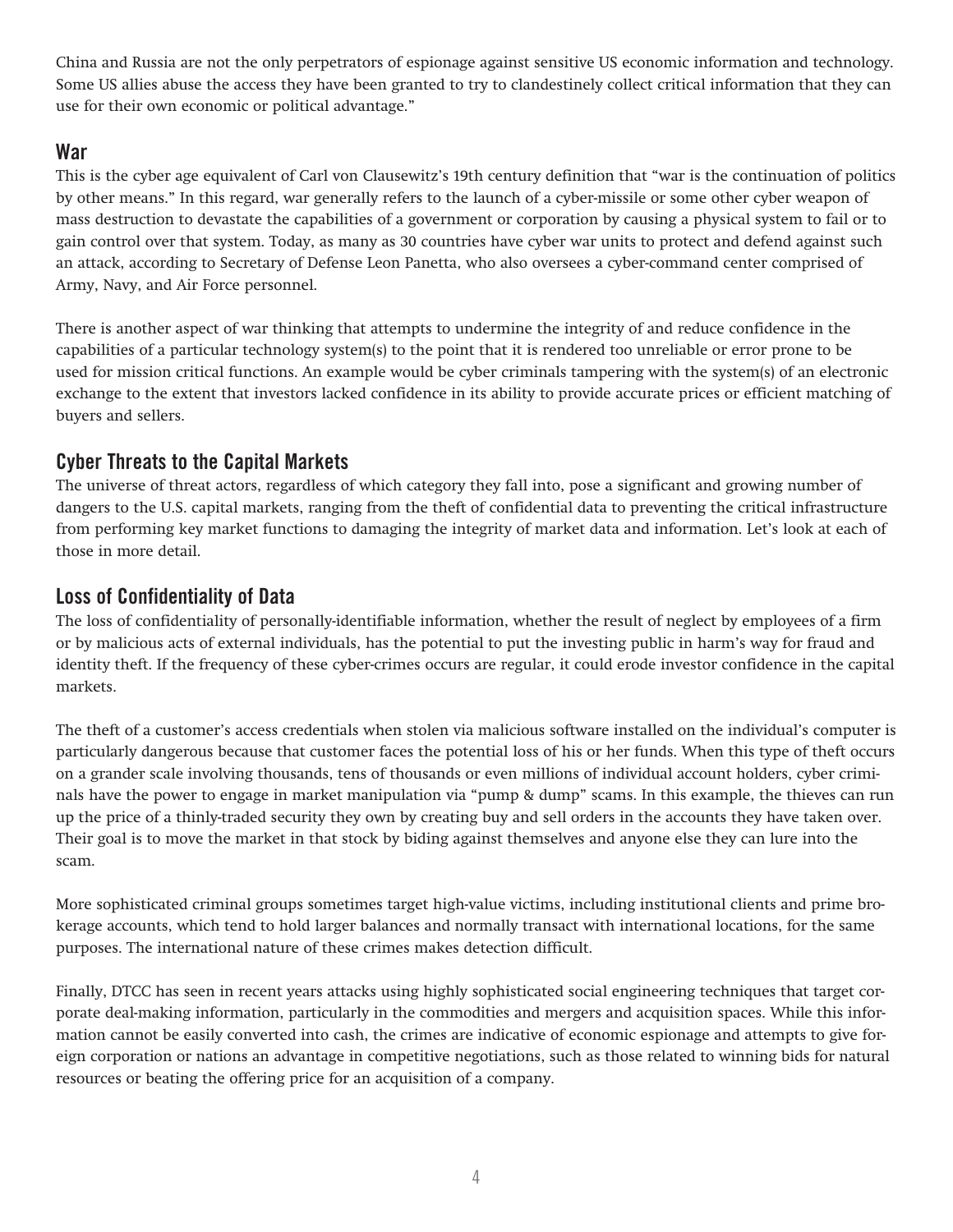# **Loss of Ability to Perform Market Functions**

The National Market System (NMS) in the United States, which allows for the structured electronic transmission of securities transactions in real-time, is a prime target for threat actors who want to disrupt the orderly and efficient operation of the capital markets. While there are no public reports of the NMS being directly impacted by a cyber-attack that compromised the availability of key market services in the U.S., there have been instances of such crimes overseas. For example, in August 2011 the Hong Kong Stock Exchange had to suspend trading in certain securities following a denial of service attack that made corporate filing information unavailable. As a result, the securities effectively became illiquid after trading was halted, which negatively impacted both individual and institutional investors in that market.

In 2012, hacktivist groups perpetrated a series of denial of service attacks directed against the public web sites of several U.S.-based stock exchanges. These attacks, while successful in blocking the availability of these online resources for brief periods of time, did not impact the operation of the NMS, but it reinforced the determination of hacktivists to shock the public and disrupt market activity.

If an attack on the NMS were to occur, particularly one that targets critical market infrastructure(s), it could pose serious consequences for the U.S. capital markets and the broader U.S. economy. The systems in the U.S. that perform these core processing functions are largely attached to private, interconnected networks. Although the Internet is not a core component of the NMS, it is commonly used to connect market participants to various systems as a back-up to dedicated telecommunications lines or as a direct connection for smaller market participants. While this minimizes the likelihood of such an attack, mainly because it would need to be conducted from inside the infrastructure or the private networks of market participants, the issue is serious enough that it remains a primary area of concern for the financial services industry.

# **Loss of Integrity of Information**

Maintaining the integrity of financial data is a top priority of the industry because most financial assets in today's capital markets exist overwhelmingly in digital form. The transition from a paper-based environment to an electronic one was the result of a multi-year initiative to "dematerialize" securities or "immobilize" them in centralized depositories such as DTC. Today, for example, roughly 90% of the \$36.5 trillion in securities held at DTC exist only in digital form. Similarly, at the beneficial ownership level, a significant percentage of broker/dealers have digital records detailing which retail and institutional customers own which securities while custodian banks maintain that information for other institutional clients, such as pensions and mutual funds. Financial firms take extreme precautions to guard against three main types of incidences that could impact the integrity of this data.

The first incidence is loss of integrity due to accident. The digital nature of the books and records of the financial system makes it critical that this information is secure. As a result, the industry has developed an elaborate set of check and balances when changes are made to these records to protect the accuracy of data and minimize occurrences of accidental errors.

The second incidence is loss of integrity due to malicious acts. In March 2011, for example, a service provider used by both the London Stock Exchange and Italian Borsa was hosting malicious banner ads on the public web sites of these exchanges. While this was not a compromise of the exchanges trading systems, it represented vulnerabilities in the supplier processes for vetting paid advertisement content. The implication of this attack is that customers who normally interact with these exchanges could have been targeted in what would have otherwise appeared to have been a normal valid business request to the web site.

Another example worth mentioning occurred in January 2011, when the European market for carbon credit trading was temporarily shut down by cyber criminals who changed the ownership information of individual carbon credit owners. According to public reports, this scheme resulted in the theft of 30 million euros worth of credits from the Czech Republic, Austria, Greece, Estonia and Poland emissions market and the closure of the EU Emissions Trading System for more than a week.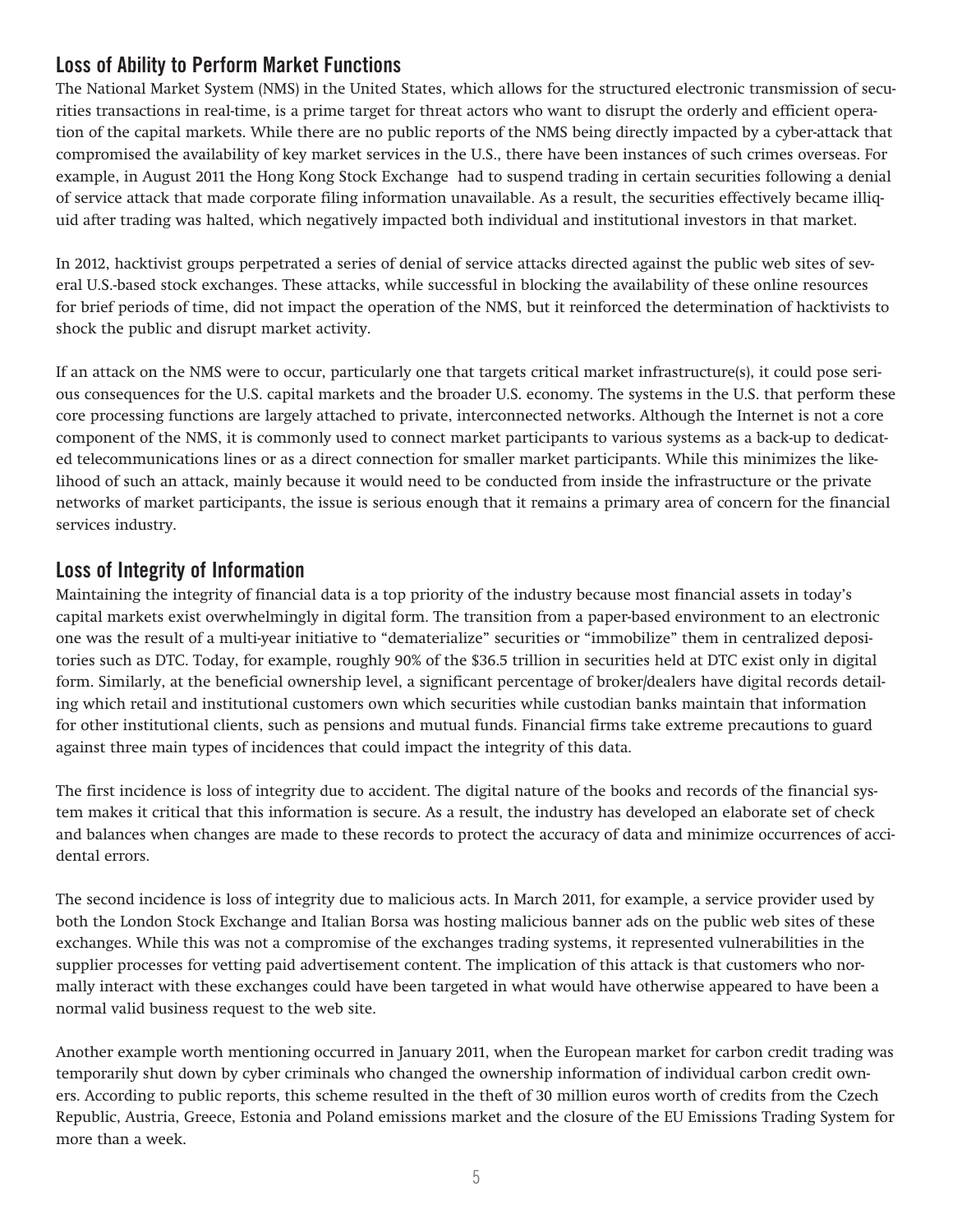The third incidence I'd like to mention is loss of integrity due to conflict between nations, terrorists and/or proxies. This type of cyber-crime involves threat actors infiltrating and maintaining access inside a system or systems of a government or corporation for the purposes of launching an attack at an undetermined point in the future. While it is somewhat difficult for a corporation to assess the likelihood of such an attack given the uncertainty in motivation of the threat actors, this has the potential to be the most catastrophic attack of the three I've mentioned today and the number of incidences has risen sharply in recent years. It is interesting to note that the more highly-skilled groups or individuals who could plan and execute such an attack tend to be more heavily invested in the orderly operation of the U.S. capital markets and, therefore unlikely to engage in this activity. However, those with less technical skills, most of whom are not as invested in the U.S. capital markets, are more likely to launch this type of attack and are working diligently to acquire the necessary capabilities.

## **DTCC's Approach to Protecting Against Cyber Threats**

DTCC maintains an elaborate and sophisticated information security program to protect against the types of cyberattacks mentioned above. While DTCC corporate policy calls for maintaining strict confidentiality of this information to prevent cyber criminals from knowing the full range of resources and capabilities we possess, we can share certain general information and protocols with the Committee as a way to provide insight into how DTCC safeguards its systems and the data we hold on behalf of customers and the financial services industry.

DTCC has established robust policies and procedures that provide the framework for information security within the organization. These policies cover both physical and logical security, are standards based (ISO 27001 and ISO 27002) and are routinely refreshed to ensure the highest degree of protection against cyber-attack. DTCC's Information Security team carries out a series of processes, including preventative controls such as firewalls and appropriate encryption technology and authentication methods as well as vulnerability scanning to identify high risks, to protect the organization and its members in the cost-effective and comprehensive manner possible.

#### Public and Private Sector Collaboration Helps Protect Against Cyber Threats

The financial services industry is engaged in a variety of public-private partnerships with the federal government to protect against cyber threats and safeguard the nation's critical market infrastructure. A prime example of this collaborative relationship is the Financial Services Sector Coordinating Council for Critical Infrastructure Protection and Homeland Security (FSSCC). The FSSCC was established in 2002 in response to the September 11, 2001, terrorist attacks and at the request of the U.S. Treasury Department in harmony with Presidential Decision Directive 63 (PDD63) of 1998. PDD63 required sector-specific federal departments and agencies to identify, prioritize and protect United States critical infrastructure and key resources and to establish partnerships with the private sector.

The FSSCC has 52 member associations and financial institutions representing clearinghouses, commercial banks, credit rating agencies, exchanges/electronic communication networks, financial advisory services, insurance companies, financial utilities, government sponsored enterprises, investment banks, merchants, retail banks and electronic payment firms. FSSCC members dedicate a significant amount of time and resources to this partnership for critical infrastructure protection and homeland security. The FSSCC does not collect dues and its success as a volunteer organization relies heavily on the time members contribute and to the expertise and leadership roles members play within their respective financial institutions and associations.

The FSSCC is charged with "strengthen[ing] the resiliency of the financial services sector against attacks and other threats to the nation's critical infrastructure by proactively identifying threats and promoting protection, driving preparedness, collaborating with the U. S. Federal government, and coordinating crisis response – for the benefit of the Financial Services sector (the "Sector"), consumers and the U.S.A."

The FSSCC has achieved a number of successes at overseeing cyber security efforts within the sector and has played a vital role in helping to identify strategic issues and coordinate a response with federal counterparts. One particular effort was the launch of a "threat and vulnerability matrix" to gather detailed information to perform an assessment at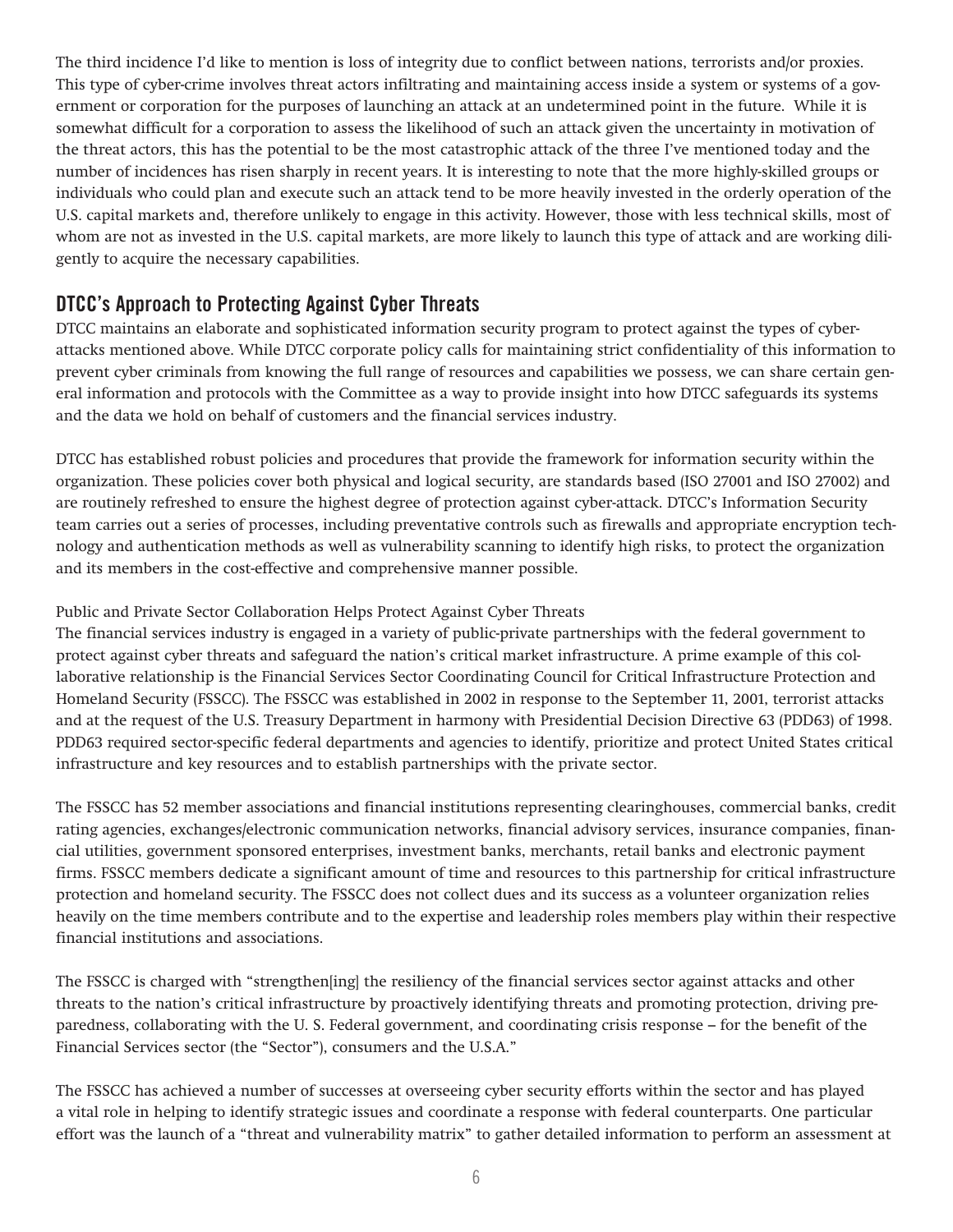the sector-wide level, with the goal of identifying areas of common concern. In addition, the FSSCC has served as the coordinating entity in the private sector, working with the U.S. Department of Homeland Security (DHS), U.S. Treasury and other federal agencies, in getting cleared sector personal briefed at the classified level on contextual information about cyber and physical threats.

DTCC has been actively involved with FSSCC since its inception. From May 2004 to June 2006, DTCC's current President and Chief Executive Officer, Donald F. Donahue, served under an appointment by the U.S. Secretary of the Treasury as Sector Coordinator; he later served as Chair of FSSCC from April 2005 to April 2006. Currently, DTCC officials serve on various FSSCC committees, sub-committees and working groups, including the Executive Committee, Policy Committee and Sector Wide Activities Committee.

#### **Financial Services–Information Sharing and Analysis Center and Information Sharing**

The Financial Services–Information Sharing and Analysis Center (FS-ISAC) is the primary group for information sharing between the federal government and the financial sector. It was created in 1999 in response to the 1998 PDD63, which called for the public and private sector to work together to address cyber threats to the nation's critical infrastructures. After the terrorist attacks of 9/11, and in response to Homeland Security Presidential Directive 7 (HSPD7) and the Homeland Security Act, the FS-ISAC expanded its role to include physical threats to the financial sector.

The FS-ISAC is a 501(c)6 non-profit organization and is funded entirely by its member firms and sponsors. In 2004, there were only 68 members of the FS-ISAC, mostly larger financial services firms. Since that time, the membership has expanded to over 4,200 organizations, including commercial banks and credit unions of all sizes, brokerage firms, insurance companies, payments processors and over 30 trade associations representing the majority of the U.S. financial services sector.

The FS-ISAC has implemented a number of programs in partnership with the Department of Homeland Security (DHS) and other government agencies to encourage and expand information sharing.

In 2011 , for example, the FS-ISAC, in partnership with DHS, became the third ISAC to participate in the National Cyber Security Communications Integration Center (NCCIC) watch floor. FS-ISAC representatives, cleared at the Top Secret/ Sensitive Compartmented Information (TS/SCI) level, attend the daily briefs and other NCCIC meetings to share information on threats, vulnerabilities, incidents and potential or known impacts to the financial services sector. This program has been extremely beneficial in providing situational awareness to the financial sector while also allowing the industry to provide feedback on threats to DHS.

DTCC was a founding member of the FS-ISAC in 1999 and continues to participate in the group's information-sharing mission. I currently serve on the Board of Directors for the FS-ISAC and as a member of the Threat Intelligence Committee (TIC). Team members are also active in the TIC, the Security Automation Working Group, Products & Services Committee, Audit and Compliance Working Group, Clearing House and Exchange Forum (CHEF) and Crisis Management team.

## **FSSCC & FS-ISAC: A Partnership to Combat Cyber-Threats**

While the FSSCC operates at a strategy and policy level, the FS-ISAC engages with its members on operational issues. Together, the two bodies work in partnership to bring a more comprehensive approach to cyber security. For example, the FSSCC and the FS-ISAC have been successful in partnering with DHS and the United States Treasury to obtain security clearances for over 250 individuals in the financial sector who support critical infrastructure protection.

The FS-ISAC serves as the hub of activity to coordinate information sharing on threats between financial institutions and the federal government, law enforcement and other critical infrastructure organizations. A sub-community within the FS-ISAC, CHEF was established in 2011. This sub-group played a critical role coordinating information sharing in response to a series of denial of service attacks on the public websites of U.S. stock exchanges. CHEF pooled intelli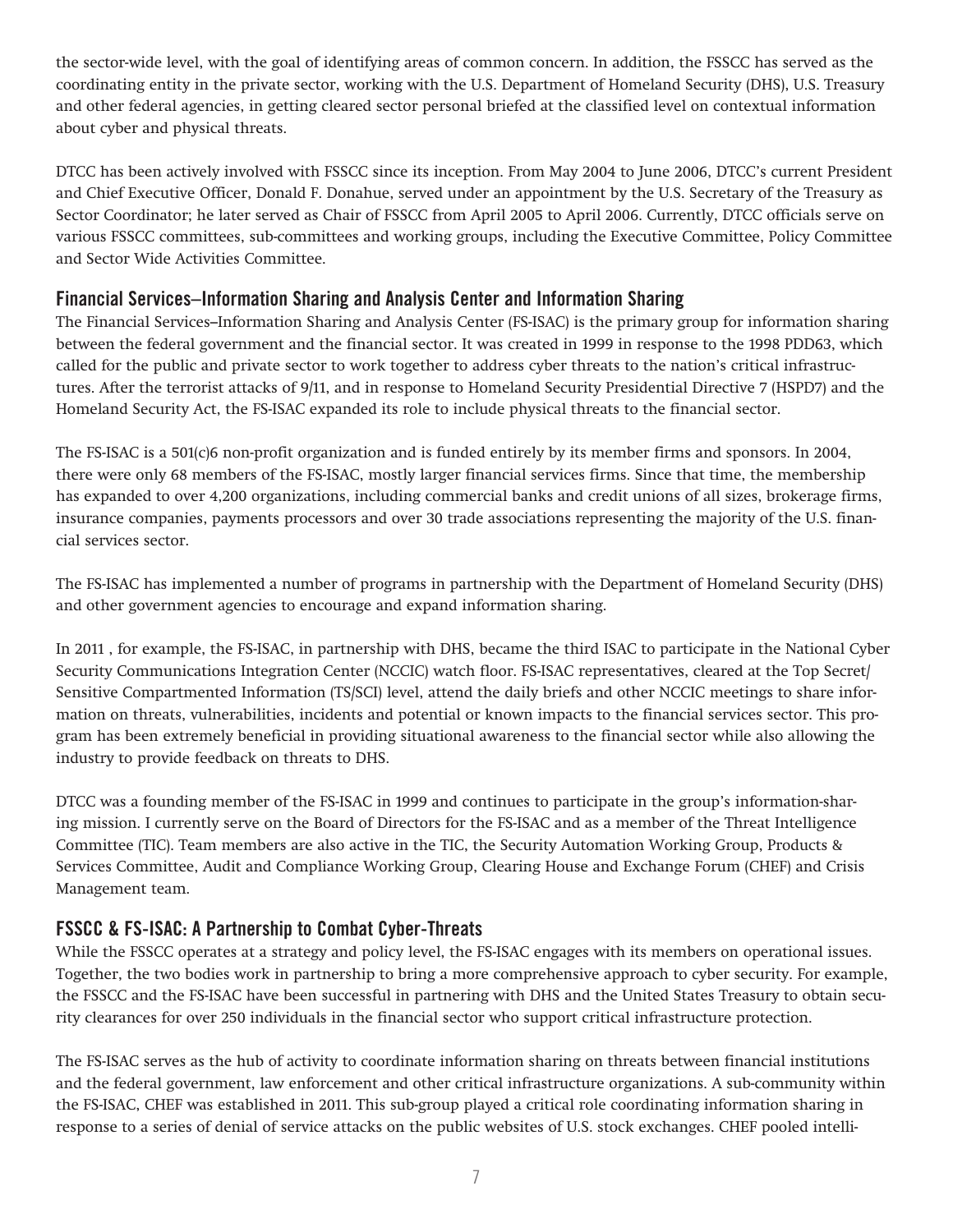gence, aggregated information about the characteristics of the attacks and shared strategies and techniques to mitigate them in near real-time. This information was shared with CHEF members and, more broadly, within the FS-ISAC and by the FS-ISAC with other ISACs, law enforcement and DHS. In addition, FS-ISAC members provided the CHEF with information about their approaches to mitigating attacks of this kind, which traditionally have not centered on the capital markets infrastructure. The key to success in managing these denial of service attacks was the level of trust that accompanied the information sharing between financial institutions themselves and these institutions and the federal government.

The FS-ISAC provides a host of additional resources for its members, including access to a library of threat information and alerts on new cyber threats and attacks. This enables the industry to more effectively monitor its own systems to determine if similar activity is occurring in their networks or to better align defenses to counter an attack before it occurs. Using the internationally recognized traffic light protocol (TLP), the FS-ISAC designates the sensitivity of unclassified information as green (can be shared with the widest audience), yellow (a somewhat narrower audience) and red (the most restricted audience) to ensure the widest but also most secure distribution of data.

#### **The Department of Homeland Security's United States Computer Emergency Readiness Team (US-CERT)**

There are two programs I'd like to highlight today because they are excellent examples of the enormous benefits that can be derived through a collaborative approach to information sharing between the federal government and the financial sector.

The United States Computer Emergency Readiness Team (US-CERT) leads the federal government's efforts to "improve the nation's cybersecurity posture, coordinate cyber information sharing, and proactively manage cyber risks…while protecting the constitutional rights of Americans." The US-CERT, using the traffic light protocol, provides alerts to the financial sector on observable data and indicator information, including tactics, techniques or procedures used by cyber criminals or details about the threat actors. The two most effective reports the industry receives are the Cyber Information Sharing and Collaboration Program (CISCP) alerts, which combine a range of sources and provide normalized post-analysis reporting on threat intelligence, and the Early Warning and Indicator Notice (EWIN), which provides less refined but timelier information.

The quality and quantity of information the financial sector receives from DHS's National Cyber Security Division (NCSD) and US-CERT has been greatly improved in the last three years and has been essential in helping to protect the nation's critical infrastructure at a time of increased threats.

The financial services sector also has the ability to leverage other federal capabilities provided by DHS and/or National Institute of Standards and Technology (NIST), including the National Vulnerability Database (NVD), which holds information on over 50,000 software vulnerabilities in commercial and open source software products.

Additionally, the financial sector has increasingly adopted use of the NIST Security Content Automation Protocol (SCAP) suite, which includes the Common Platform Enumeration (CPE) to identify types of systems and software in use and the Open Vulnerability Assertion Language (OVAL) to describe the technical characteristics of a system to determine if a specific software vulnerability is present. DTCC employs SCAP to automate internal processes for the identification and eradication of known vulnerabilities within its IT infrastructure. This offers the organization a cost effective and proven way to efficiently manage vulnerabilities.

To further enhance information sharing, DTCC and FS-ISAC are collaborating with DHS and other groups to develop a protocol to automate the machine-to-machine sharing of threat reporting information to reduce inefficiencies and latency.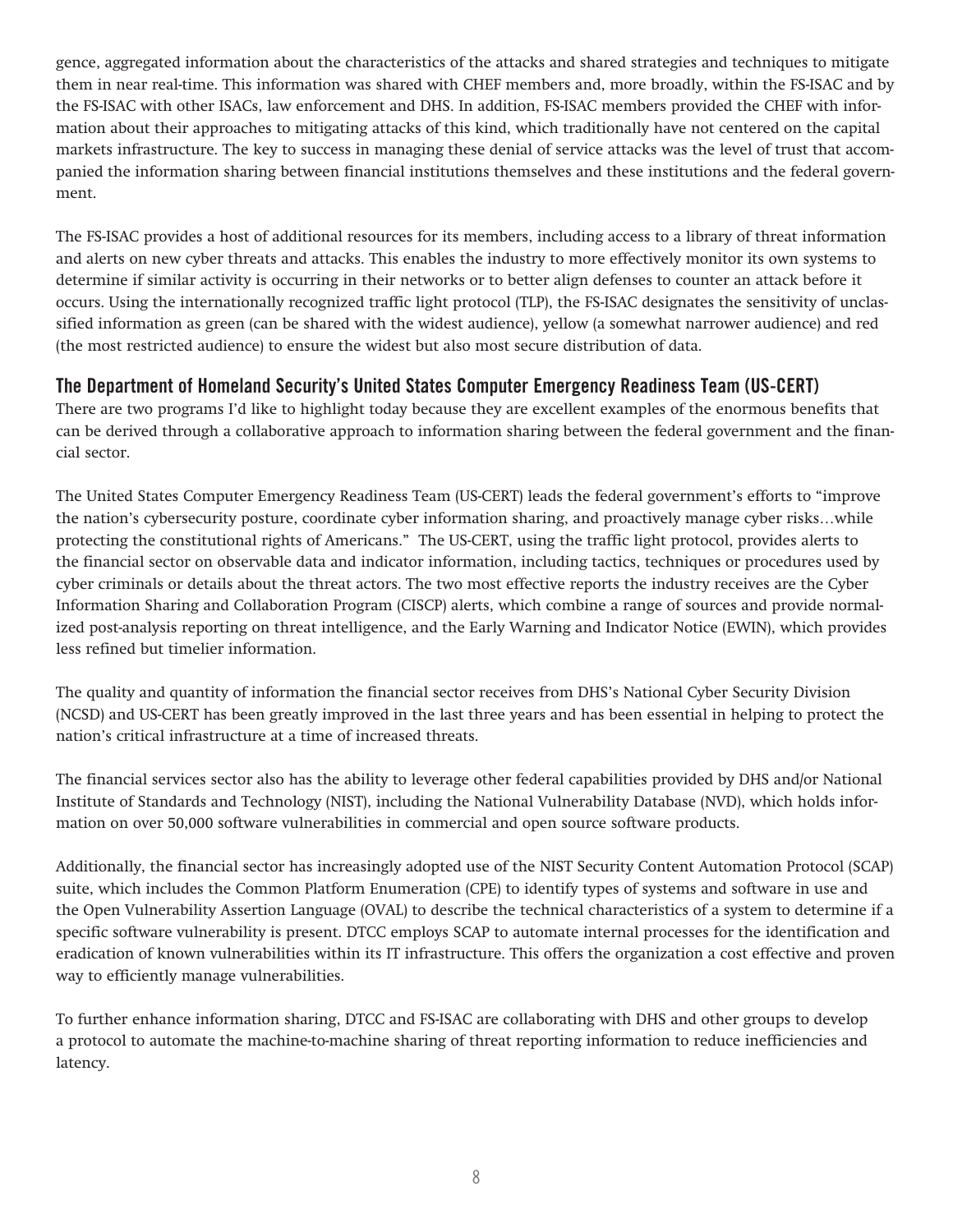# **Opportunities to Enhance Public-Private Cyber Security Collaboration**

In May 2010, FS-ISAC and federal agencies took an important step forward in partnering to counter suspected statesponsored acts of cyber espionage by creating a pilot program, known as the Government Information Sharing Framework (GISF). This pilot program allowed for the sharing of advanced threat and attack data between the federal government and about a dozen financial services firms that were deemed capable of protecting highly sensitive information. The program operated successfully from May 2010 through December 2011 and was expanded to include the sharing of classified technical and analytical data on threat identification and mitigation techniques.

Unfortunately, the program was effectively terminated by the Department of Defense (DoD) in December 2011 for reasons that were unclear to pilot participants. However, while information sharing was expected to continue through DHS, this, too, was ceased in December 2011, eliminating an important source of threat data and analysis for the financial sector. Since the termination of GISF, more than 5 organizations in the financial sector have experienced threat activity from actors first identified to the industry through GISF reporting. Furthermore, an assessment by FS-ISAC indicates that these threats will continue to increase in the years ahead.

There were four primary benefits and insights that DTCC and the other pilot participants gained from GISF:

- 1. The receipt of actionable information in a format that allowed industry participants to search for similar threat activity in their own networks.
- 2. The receipt of contextual information on that actionable information to better understand the risk implications of observing that threat activity.
- 3. The ability to adjust assessments of cyber espionage using quantifiable information on the level of malicious activity being observed, which was previously invisible to members of the financial sector. This information greatly increased the collective assessment on threats that were present from these actors and resulted in the FS-ISAC substantially escalating its level of commitment and engagement with government and other partners to identify and mitigate these potential cyber-crimes.
- 4. An enhanced understanding that previous threat management processes, teams and tools had insufficient capacity to consume threat data due to its raw state and the level of inefficiencies in how this information was communicated. Today, the financial sector and DHS are actively collaborating on the development of standards to support the automation of sharing and consuming threat data.

GISF was responsible for driving innovative new programs in the industry to reshape the sector's approach to assessing the multitude of risks associated with cyber espionage. This prompted many of the pilot firms, including DTCC, to revise their views on best practices for managing threat information, to expand existing information sharing activities with peers and with the FS-ISAC and to make significant additional investments in threat mitigation and detection capabilities that otherwise could not have been easily justified due the lack of understanding of the risk to the sector.

## **Limitations of Classified Information to Protect Against Cyber-Threats**

While DHS has been able to offer security clearance to more than 250 financial sector personnel for the purposes of giving them access to classified briefings, this is not sufficient on a practicable level because the data cannot be shared broadly due to its classified nature. Furthermore, the financial industry lacks the infrastructure and processing capabilities to handle such information, which typically provides additional context on non-financially motivated threat actors and their capabilities.

## **Next Steps: Expanding Information Sharing Between the Public and Private Sectors**

Information sharing like that which occurred under the GISF program represents the most critical line of defense in managing and mitigating cyber security risk today because it: